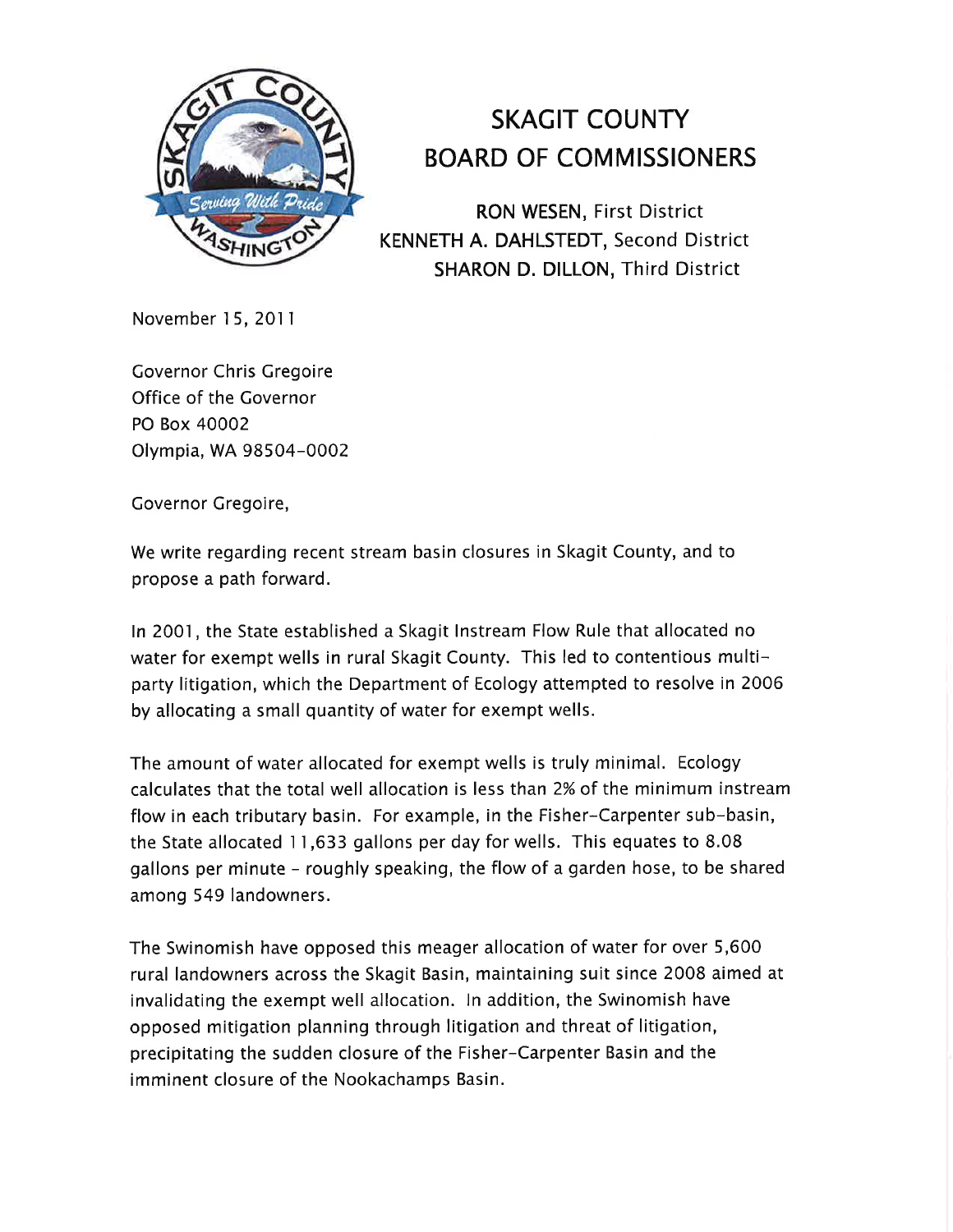Page 2 of 3

Skagit County is far ahead of the rest of the state in dealing with exempt wells. Skagit County was the first county to accept a basin-wide limitation on the use of exempt wells, and the Department of Ecology routinely holds out Skagit County as a model. Representing the Center for Environmental Law and Policy (CELP), Earthjustice recently threatened suit against King County to demand exempt well restrictions similar to what Skagit County already has in place. The small streams in question produce little if any of the tribe's treaty harvest, and the base flows were developed using information furnished by the Swinomish in the first place.

Swinomish Chairman Cladoosby recently told the three of us that he intends to control land use in the Skagit Basin by controlling the water supply, effectively bypassing Crowth Management Act (CMA) process. From our standpoint, this sentiment explains the present conflict over water rights in the Skagit Basin.

Skagit County has prohibited most development on floodplain, farmland, and forestland, consistent with the CMA. The stream basins at issue are the same narrow swath of pre-foothill land in Skagit County identified under the CMA for limited rural growth.

Skagit County supports tribal sovereignty, to the extent that idea is afforded a reasonable interpretation. For example, we have actively assisted fee-to-trust applications by the Upper Skagit, Sauk-Suiattle and Samish tribes in furtherance of their economic plans. We actively supported the Sauk-Suiattle in their successful bid to obtain surplused federal property for tribal housing. Skagit County routinely partners with all the Skagit tribes on a host of activities, environmental and otherwise.

Skagit County has a strong track record on salmon habitat restoration. For example, Skagit County recently partnered with the Upper Skagit Tribe on a large Chinook habitat project, contributing county-owned land for alluvial fan restoration managed and funded by the Upper Skagit. Skagit County has dedicated a substantial level of resources to cleaning up the Samish River, leading to recently-reported water quality improvement. The full list of our habitat accomplishments is too long to include here.